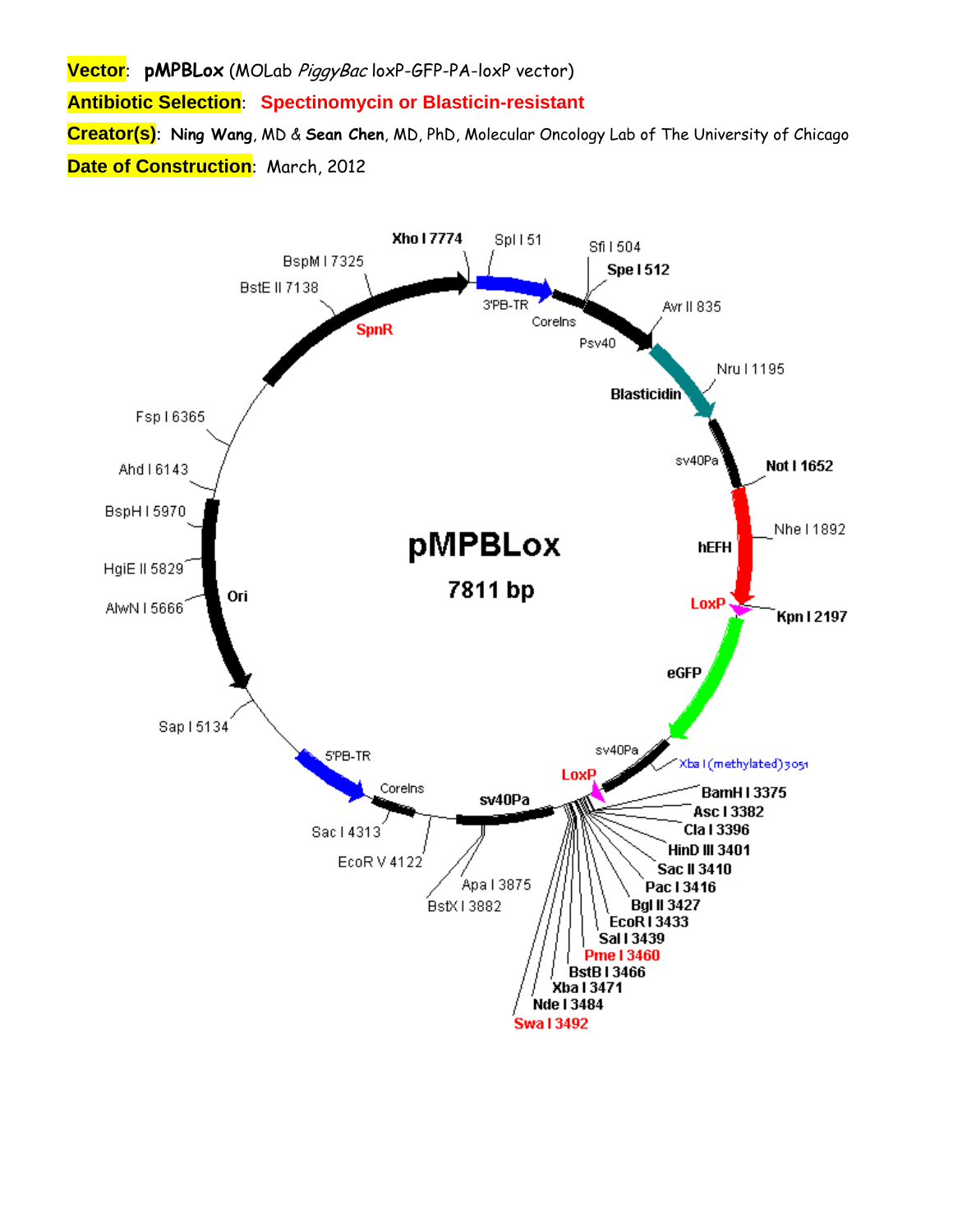## **pMPBLox Vector Sequence**

(Spectinomycin or Blasticin-resistant)

CTGCAGAACACGCAGCTAGATTAA**CCCTAGAAAGATAATCATATTGTGACGTACGTTAAAGATAATCATGCGTAAAATTGACGCATG** TGTTTTATCGGTCTGTATATCGAGGTTTATTTATTAATTTGAATAGATATTAAGTTTTATTATATTTACACTTACATACTAATAATA AATTCAACAAACAATTTATTTATGTTTATTTATTTATTAAAAAAAAACAAAAACTCAAAATTTCTTCTATAAAGTAACAAAACTTTT ATGAGGGACAGCCCCCCCCCAAAGCCCCCAGGGATGTAATTACGTCCCTCCCCCGCTAGGGGGCAGCAGCGAGCCGCCCGGGGCTCC GCTCCGGTCCGGCGCTCCCCCCGCATCCCCGAGCCGGCAGCGTGCGGGGACAGCCCGGGCACGGGGAAGGTGGCACGGGATCGCTTT CCTCTGAACGCTTCTCGCTGCTCTTTGAGCCTGCAGACACCTGGGGGGATACGGGGAAAAGGCCTCCACGGCCAGACTAGTAATGTG TGTCAGTTAGGGTGTGGAAAGTCCCCAGGCTCCCCAGCAGGCAGAAGTATGCAAAGCATGCATCTCAATTAGTCAGCAACCAGGTGT GGAAAGTCCCCAGGCTCCCCAGCAGGCAGAAGTATGCAAAGCATGCATCTCAATTAGTCAGCAACCATAGTCCCGCCCCTAACTCCG CCCATCCCGCCCCTAACTCCGCCCAGTTCCGCCCATTCTCCGCCCCATGGCTGACTAATTTTTTTTATTTATGCAGAGGCCGAGGCC GCCTCTGCCTCTGAGCTATTCCAGAAGTAGTGAGGAGGCTTTTTTGGAGGCCTAGGCTTTTGCAAAAAGCTCCCGGGAGCTTGTATA TCCATTTTCGGATCTGATCAGCACGTGTTGACAATTAATCATCGGCATAGTATATCGGCATAGTATAATACGACAAGGTGAGGAACT AAACCATGGCCAAGCCTTTGTCTCAAGAAGAATCCACCCTCATTGAAAGAGCAACGGCTACAATCAACAGCATCCCCATCTCTGAAG ACTACAGCGTCGCCAGCGCAGCTCTCTCTAGCGACGGCCGCATCTTCACTGGTGTCAATGTATATCATTTTACTGGGGGACCTTGTG CAGAACTCGTGGTGCTGGGCACTGCTGCTGCTGCGGCAGCTGGCAACCTGACTTGTATCGTCGCGATCGGAAATGAGAACAGGGGCA TCTTGAGCCCCTGCGGACGGTGCCGACAGGTGCTTCTCGATCTGCATCCTGGGATCAAAGCCATAGTGAAGGACAGTGATGGACAGC CGACGGCAGTTGGGATTCGTGAATTGCTGCCCTCTGGTTATGTGTGGGAGGGCTAAGCACTTCGTGGCCGAGGAGCAGGACTGACAC GTGCTACGAGATTTCGATTCCACCGCCGCCTTCTATGAAAGGTTGGGCTTCGGAATCGTTTTCCGGGACGCCGGCTGGATGATCCTC CAGCGCGGGGATCTCATGCTGGAGTTCTTCGCCCACCCCAACTTGTTTATTGCAGCTTATAATGGTTACAAATAAAGCAATAGCATC ACAAATTTCACAAATAAAGCATTTTTTTCACTGCATTCTAGTTGTGGTTTGTCCAAACTCATCAATGTATCTTATCATGTCTGGCGG CCGCTCCGGTGCCCGTCAGTGGGCAGAGCGCACATCGCCCACAGTCCCCGAGAAGTTGGGGGGAGGGTCGGCAATTGAACCGGTGC CTAGAGAAGGTGGCGCGGGGTAAACTGGGAAAGTGATGTCGTGTACTGGCTCCGCCTTTTTCCCGAGGGTGGGGGAGAACCGTATAT AAGTGCAGTAGTCGCCGTGAACGTTCTTTTTCGCAACGGGTTTGCCGCCAGAACACAGCTGAAGCTAGCTTCGAGGGGCTCGCATCT CTCCTTCACGCGCCCGCCGCCCTACCTGAGGCCGCCATCCACGCCGGTTGAGTCGCGTTCTGCCGCCTCCCGCCTGTGGTGCCTCCT GAACTGCGTCCGCCGTCTAGGTAAGTTTAAAGCTCAGGTCGAGACCGGGCCTTTGTCCGGCGCTCCCTTGGAGCCTACCTAGACTCA GCCGGCTCTCCACGCTTTGCCTGACCCTGCTTGCTCAACTCTACGTCTTTGTTTCGTTTTCTGTTCTGCGCCGTTACAGATCCAAGC TGTGACCGGCGCCTACGGTACCCCGATCATATTCAATAACCCTTAAT**ATAACTTCGTATAATGTATGCTATACGAAGTTAT**TAGGTC TGAAGAGGAGTTTACGTCCAGCCAAGCTCTAGCGCTACCGGTCGCCACCATGGTGAGCAAGGGCGAGGAGCTGTTCACCGGGGTGGT GCCCATCCTGGTCGAGCTGGACGGCGACGTAAACGGCCACAAGTTCAGCGTGTCCGGCGAGGGCGAGGGCGATGCCACCTACGGCAA GCTGACCCTGAAGTTCATCTGCACCACCGGCAAGCTGCCCGTGCCCTGGCCCACCCTCGTGACCACCCTGACCTACGGCGTGCAGTG CTTCAGCCGCTACCCCGACCACATGAAGCAGCACGACTTCTTCAAGTCCGCCATGCCCGAAGGCTACGTCCAGGAGCGCACCATCTT CTTCAAGGACGACGGCAACTACAAGACCCGCGCCGAGGTGAAGTTCGAGGGCGACACCCTGGTGAACCGCATCGAGCTGAAGGGCAT CGACTTCAAGGAGGACGGCAACATCCTGGGGCACAAGCTGGAGTACAACTACAACAGCCACAACGTCTATATCATGGCCGACAAGCA GAAGAACGGCATCAAGGTGAACTTCAAGATCCGCCACAACATCGAGGACGGCAGCGTGCAGCTCGCCGACCACTACCAGCAGAACAC CCCCATCGGCGACGGCCCCGTGCTGCTGCCCGACAACCACTACCTGAGCACCCAGTCCGCCCTGAGCAAAGACCCCAACGAGAAGCG CGATCACATGGTCCTGCTGGAGTTCGTGACCGCCGCCGGGATCACTCTCGGCATGGACGAGCTGTACAAGTCCGGACTCAGATCCAC CGGATCTAGATAACTGATCATAATCAGCCATACCACATTTGTAGAGGTTTTACTTGCTTTAAAAAACCTCCCACACCTCCCCCTGAA CCTGAAACATAAAATGAATGCAATTGTTGTTGTTAACTTGTTTATTGCAGCTTATAATGGTTACAAATAAAGCAATAGCATCACAAA TTTCACAAATAAAGCATTTTTTTCACTGCATTCTAGTTGTGGTTTGTCCAAACTCATCAATGTATCTTAACGCGTGATCCGGNAACC CCTTAAT**ATAACTTCGTATAATGTATGCTATACGAAGTTAT**TAGGTCCCTCGAAGAGGTTCACTAGC**GGATCCGGCGCGCCGTTAAC ATCGATAAGCTTCCGCGGTTAATTAAAGCGCT**agatctG**AATTCGTCGACTGTACAACGCGTGTTTAAACTTCGAATCTAGATACGT ACATATGATTTAAAT**GATCTAACTAACTAAACTTGTTTATTGCANCTTATAATGGTTACAAATAAAGCAATAGCATCACAAATTTCA CAAATAAAGCATTTTTTTCACTGCATTCTAGTTGTGGTTTGTCCAAACTCATCAATGTATCTTATCATGTCTGGAATGACTCAAATG ATGTCAATTAGTCTATCAGAAGCTCATCTGGTCTCCCTTCCGGGGGACAAGACATCCCTGTTTAATATTTAAACAGCAGTGTTCCCA AACTGGGTTCTTATATCCCTTGCTCTGGTCAACCAGGTTGCAGGGTTTCCTGTCCTCACAGGAACGAAGTCCCTAAAGAAACAGTGG CAGCCAGGTTTAGCCCCGGAATTGACTGGATTCCTTTTTTAGGGCCCATTGGTATGGCTTTTTCCCCGTATCCCCCCAGGTGTCTGC AGGCTCAAAGAGCAGCGAGAAGCGTTCAGAGGAAAGCGATCCCGTGCCACCTTCCCCGTGCCCGGGCTGTCCCCGCACGCTGCCGGC TCGGGGATGCGGGGGGAGCGCCGGACCGGAGCGGAGCCCCGGGCGGCTCGCTGCTGCCCCCTAGCGGGGGAGGGACGTAATTACATC CCTGGGGGCTTTGGGGGGGGCCTGTCCC<mark>TGATATC</mark>TATAACAAGAAAATATATATATAATAAGTTATCACGTAAGTAGAACATGAAA TAACAATATAATTATCGTATGAGTTAAATCTTAAAAGTCACGTAAAAGATAATCATGCGTCATTTTGACTCACGCGGTCGTTATAGT TCAAAATCAGTGACACTTACCGCATTGACAAGCACGCCTCACGGGAGCTCCAAGCGGCGACTGAGATGTCCTAAATGCACAGCGACG GATTCGCGCTATTTAGAAAGAGAGAGCAATATTTCAAGAATG**CATGCGTCAATTTTACGCAGACTATCTTTCTAGGG**TTAATCTAGC TGCATCAGGATCATATCGTCGGGTCTTTTTTCATCGCCCAAGCTGGCGCTATCTGGGCATCGGGGAGGAAGAAGCCCGTGCCTTTTC CCGCGAGGTTGAAGCGGCATGGAAAGAGTTTGCCGAGGATGACTGCTGCTGCATTGACGTTGAGCGAAAACGCACGTTTACCATGAT GATTCGGGAAGGTGTGGCCATGCACGCCTTTAACGGTGAACTGTTCGTTCAGGCCACCTGGGATACCAGTTCGTCGCGGCTTTTCCG GACACAGTTCCGGATGGTCAGCCCGAAGCGCATCAGCAACCCGAACAATACCGGCGACAGCCGGAACTGCCGTGCCGGTGTGCAGAT TAATGACAGCGGTGCGGCGCTGGGATATTACGTCAGCGAGGACGGGTATCCTGGCTGGATGCCGCAGAAATGGACATGGATACCCCG TGAGTTACCCGGCGGGCGCGCTTGGCGTAATCATGGTCATAGCTGTTTCCTGTGTGAAATTGTTATCCGCTCACAATTCCACACAAC ATACGAGCCGGAAGCATAAAGTGTAAAGCCTGGGGTGCCTAATGAGTGAGCTAACTCACATTAATTGCGTTGCGCTCACTGCCCGCT TTCCAGTCGGGAAACCTGTCGTGCCAGCTGCATTAATGAATCGGCCAACGCGCGGGGAGAGGCGGTTTGCGTATTGGGCGCTCTTCC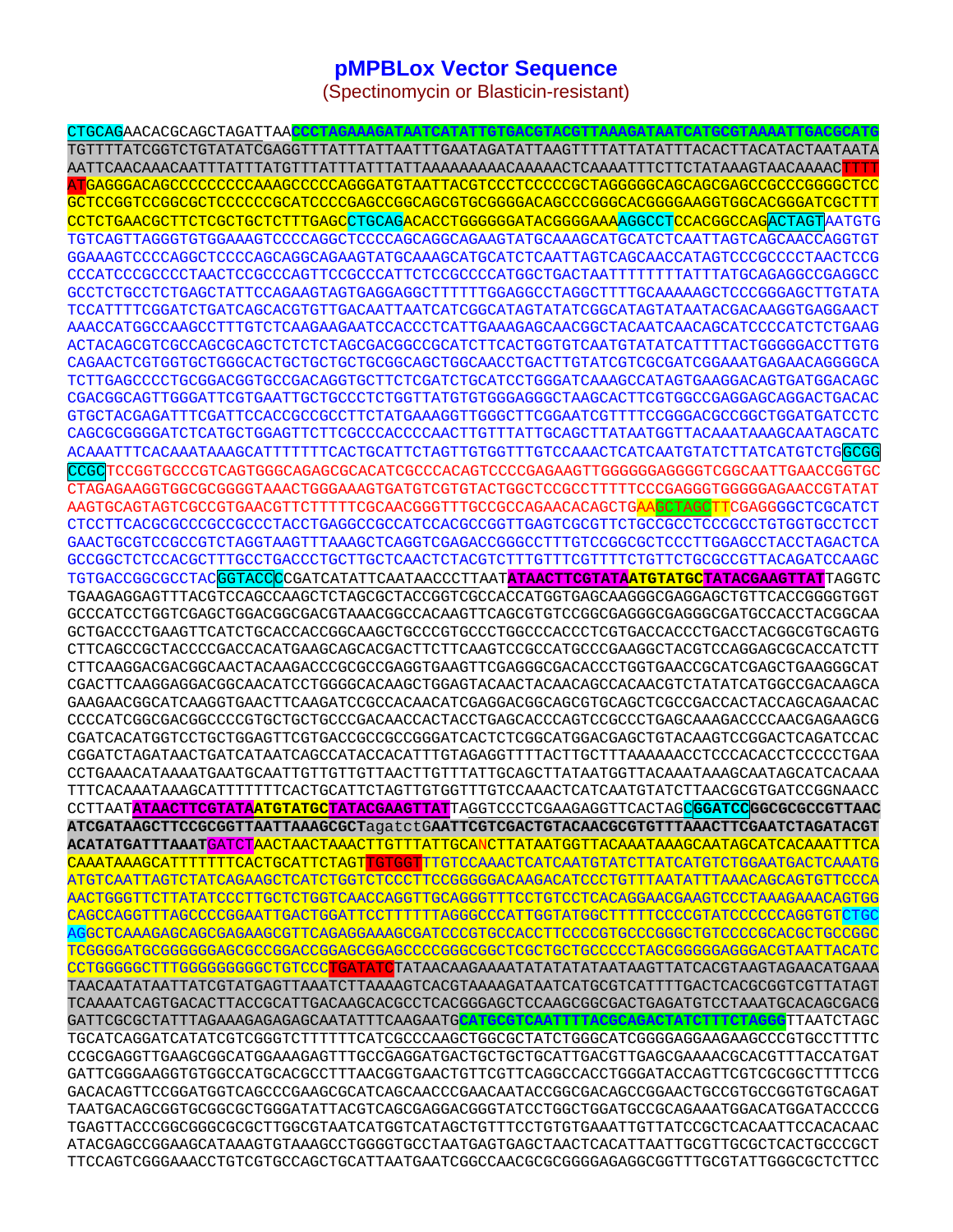GCTTCCTCGCTCACTGACTCGCTGCGCTCGGTCGTTCGGCTGCGGCGAGCGGTATCAGCTCACTCAAAGGCGGTAATACGGTTATCC ACAGAATCAGGGGATAACGCAGGAAAGAACATGTGAGCAAAAGGCCAGCAAAAGGCCAGGAACCGTAAAAAGGCCGCGTTGCTGGCG TTTTTCCATAGGCTCCGCCCCCCTGACGAGCATCACAAAAATCGACGCTCAAGTCAGAGGTGGCGAAACCCGACAGGACTATAAAGA TACCAGGCGTTTCCCCCTGGAAGCTCCCTCGTGCGCTCTCCTGTTCCGACCCTGCCGCTTACCGGATACCTGTCCGCCTTTCTCCCT TCGGGAAGCGTGGCGCTTTCTCATAGCTCACGCTGTAGGTATCTCAGTTCGGTGTAGGTCGTTCGCTCCAAGCTGGGCTGTGTGCAC GAACCCCCCGTTCAGCCCGACCGCTGCGCCTTATCCGGTAACTATCGTCTTGAGTCCAACCCGGTAAGACACGACTTATCGCCACTG GCAGCAGCCACTGGTAACAGGATTAGCAGAGCGAGGTATGTAGGCGGTGCTACAGAGTTCTTGAAGTGGTGGCCTAACTACGGCTAC ACTAGAAGGACAGTATTTGGTATCTGCGCTCTGCTGAAGCCAGTTACCTTCGGAAAAAGAGTTGGTAGCTCTTGATCCGGCAAACAA ACCACCGCTGGTAGCGGTGGTTTTTTTGTTTGCAAGCAGCAGATTACGCGCAGAAAAAAAGGATCTCAAGAAGATCCTTTGATCTTT TCTACGGGGTCTGACGCTCAGTGGAACGAAAACTCACGTTAAGGGATTTTGGTCATGAGATTATCAAAAAGGATCTTCACCTAGATC CTTTTAAATTAAAAATGAAGTTTTAAATCAATCTAAAGTATATATGAGTAAACTTGGTCTGACAGTTACCAATGCTTAATCAGTGAG GCACCTATCTCAGCGATCTGTCTATTTCGTTCATCCATAGTTGCCTGACTCCCCGTCGTGTAGATAACTACGATACGGGAGGGCTTA CCATCTGGCCCCAGTGCTGCAATGATACCGCGAGACCCACGCTCACCGGCTCCAGATTTATCAGCAATAAACCAGCCAGCCGGAAGG GCCGAGCGCAGAAGTGGTCCTGCAACTTTATCCGCCTCCATCCAGTCTATTAATTGTTGCCGGGAAGCTAGAGTAAGTAGTTCGCCA GTTAATAGTTTGCGCAACGTTGTTGCCATTGCTACAGGCATCGTGGTGTCACGCTCGTCGTTTGGTATGGCTTCATTCAGCTCCGGT TCCCAACGATCAAGGCGAGTTACATGATCCCCCATGTTGTGCAAAAAAGCGGTTAGCTCCTTCGGTCCTCCGATCGTTGTCAGAAGT AAGTTGGCCGCAGTGTTATCACTCATGGTTATGGCAGCACTGCATAATTCTCTTACTGTCATGCCATCCGTAAGATGCTTTTCTGTG ACTGGTGAGTGTACCAGCCAGGACAGAAATGCCTCGACTTCGCTGCTACCCAAGGTTGCCGGGTGACGCACACCGTGGAAACGGATG AAGGCACGAACCCAGTGGACATAAGCCTGTTCGGTTCGTAAGCTGTAATGCAAGTAGCGT**ATG**CGCTCACGCAACTGGTCCAGAACC TTGACCGAACGCAGCGGTGGTAACGGCGCAGTGGCGGTTTTCATGGCTTGTTATGACTGTTTTTTTGGGGTACAGTCTATGCCTCGG GCATCCAAGCAGCAAGCGCGTTACGCCGTGGGTCGATGTTTGATGTTATGGAGCAGCAACGATGTTACGCAGCAGGGCAGTCGCCCT AAAACAAAGTTAAACATTATGAGGGAAGCGGTGATCGCCGAAGTATCGACTCAACTATCAGAGGTAGTTGGCGTCATCGAGCGCCAT CTCGAACCGACGTTGCTGGCCGTACATTTGTACGGCTCCGCAGTGGATGGCGGCCTGAAGCCACACAGTGATATTGATTTGCTGGTT ACGGTGACCGTAAGGCTTGATGAAACAACGCGGCGAGCTTTGATCAACGACCTTTTGGAAACTTCGGCTTCCCCTGGAGAGAGCGAG ATTCTCCGCGCTGTAGAAGTCACCATTGTTGTGCACGACGACATCATTCCGTGGCGTTATCCAGCTAAGCGCGAACTGCAATTTGGA GAATGGCAGCGCAATGACATTCTTGCAGGTATCTTCGAGCCAGCCACGATCGACATTGATCTGGCTATCTTGCTGACAAAAGCAAGA GAACATAGCGTTGCCTTGGTAGGTCCAGCGGCGGAGGAACTCTTTGATCCGGTTCCTGAACAGGATCTATTTGAGGCGCTAAATGAA ACCTTAACGCTATGGAACTCGCCGCCCGACTGGGCTGGCGATGAGCGAAATGTAGTGCTTACGTTGTCCCGCATTTGGTACAGCGCA GTAACCGGCAAAATCGCGCCGAAGGATGTCGCTGCCGACTGGGCAATGGAGCGCCTGCCGGCCCAGTATCAGCCCGTCATACTTGAA GCTAGACAGGCTTATCTTGGACAAGAAGAAGATCGCTTGGCCTCGCGCGCAGATCAGTTGGAAGAATTTGTCCACTACGTGAAAGGC GAGATCACCAAGGTAGTCGGCAAATAACCCTCGAGCCACCCA**TGA**CCAAAATCCCTTAACGTGAGTTA

|  |  |  | Unique enzymes in pMPBLox: |
|--|--|--|----------------------------|
|--|--|--|----------------------------|

| BsiW I      | $C$ $GTAC$ , $G$ | 51   |
|-------------|------------------|------|
| Spl I       | C`GTAC, G        | 51   |
| Sfi I       | GGCCN, NNN`NGGCC | 504  |
| Spe I       | A`CTAG, T        | 512  |
| Avr II      | C`CTAG, G        | 835  |
| Bbv II      | GAAGAC 7/11      | 1048 |
| Bbs I       | GAAGAC 8/12      | 1049 |
| Nru I       | $TCG$ $CGA$      | 1195 |
| Not I       | GC `GGCC, GC     | 1652 |
| Nhe I       | G`CTAG, C        | 1892 |
| Bsu36<br>I  | CC `TNA, GG      | 1941 |
| Kas I       | G`GCGC, C        | 2184 |
| Nar I       | GG 'CG, CC       | 2185 |
| Ehe I       | GGC GCC          | 2186 |
| Bbe I       | G, GCGC `C       | 2188 |
| Acc65 I     | G`GTAC, C        | 2193 |
| Asp718      | G`GTAC, C        | 2193 |
| Kpn I       | G, GTAC`C        | 2197 |
| Bsp1286 I   | G, DGCH `C       | 2922 |
| Xmn I       | GAANN NNTTC      | 3363 |
| BamH I      | G`GATC, C        | 3375 |
| Asc I       | GG`CGCG, CC      | 3382 |
| Cla I       | AT `CG, AT       | 3396 |
| HinD III    | A`AGCT, T        | 3401 |
| Sac II      | $CC$ , $GC$ $GG$ | 3410 |
| Bgl II      | A`GATC, T        | 3427 |
| EcoR I      | G`AATT, C        | 3433 |
| Sal I       | G`TCGA, C        | 3439 |
| Acc I       | GT `MK, AC       | 3440 |
| Pme I       | CTTT   AAAC      | 3460 |
| BsiC I      | TT `CG, AA       | 3466 |
| BstB I      | TT `CG, AA       | 3466 |
| Nde I       | CA`TA, TG        | 3484 |
| Bsp120<br>Ι | G`GGCC, C        | 3871 |
| Apa<br>I    | G, GGCC `C       | 3875 |

| BstX I    | CCAN, NNNN `NTGG       | 3882 |
|-----------|------------------------|------|
| ECOR V    | GAT ATC                | 4122 |
| Sac I     | G, AGCT `C             | 4313 |
| Sap I     | GCTCTTC 8/11           | 5134 |
| AlwN I    | CAG, NNN`CTG           | 5666 |
| HqiE II   | ACCNNNNNNGGT -1/135829 |      |
| BspH I    | T CATG, A              | 5970 |
| Ahd I     | GACNN, N`NNGTC         | 6143 |
| Fsp I     | TGC GCA                | 6365 |
| BstE II   | G`GTNAC, C             | 7138 |
| BspM I    | ACCTGC 10/14           | 7325 |
| PaeR7 I   | C`TCGA, G              | 7774 |
| Xho I     | C`TCGA, G              | 7774 |
| Number of | enzymes = $49$         |      |

## **The following enzymes do not cut in pMPBLox:**

| Aat II | Afl TT | BsmB T   | Bst1107 T | Fse I   |
|--------|--------|----------|-----------|---------|
| PflM T | Sca I  | Tth111 T | Xca I     | $Xcm$ T |

## **pMPBLox: sites sorted by name:**

| Acc I   | (1)  | 3440 |      |      |      |
|---------|------|------|------|------|------|
| Acc65 I | (1)  | 2193 |      |      |      |
| Aci I   | (86) | 315  | 336  | 348  | 370  |
|         |      | 393  | 683  | 695  | 704  |
|         |      | 716  | 726  | 737  | 783  |
|         |      | 1083 | 1165 | 1232 | 1416 |
|         |      | 1419 | 1485 | 1651 | 1655 |
|         |      | 1756 | 1793 | 1873 | 1929 |
|         |      | 1932 | 1947 | 1978 | 1985 |
|         |      | 2012 | 2531 | 2572 | 2639 |
|         |      | 2678 | 2816 | 2929 | 2989 |
|         |      | 2992 | 3373 | 3407 | 3409 |
|         |      | 3989 | 4012 | 4034 | 4046 |
|         |      | 4067 | 4251 | 4284 | 4318 |
|         |      | 4526 | 4539 | 4688 | 4795 |
|         |      |      |      |      |      |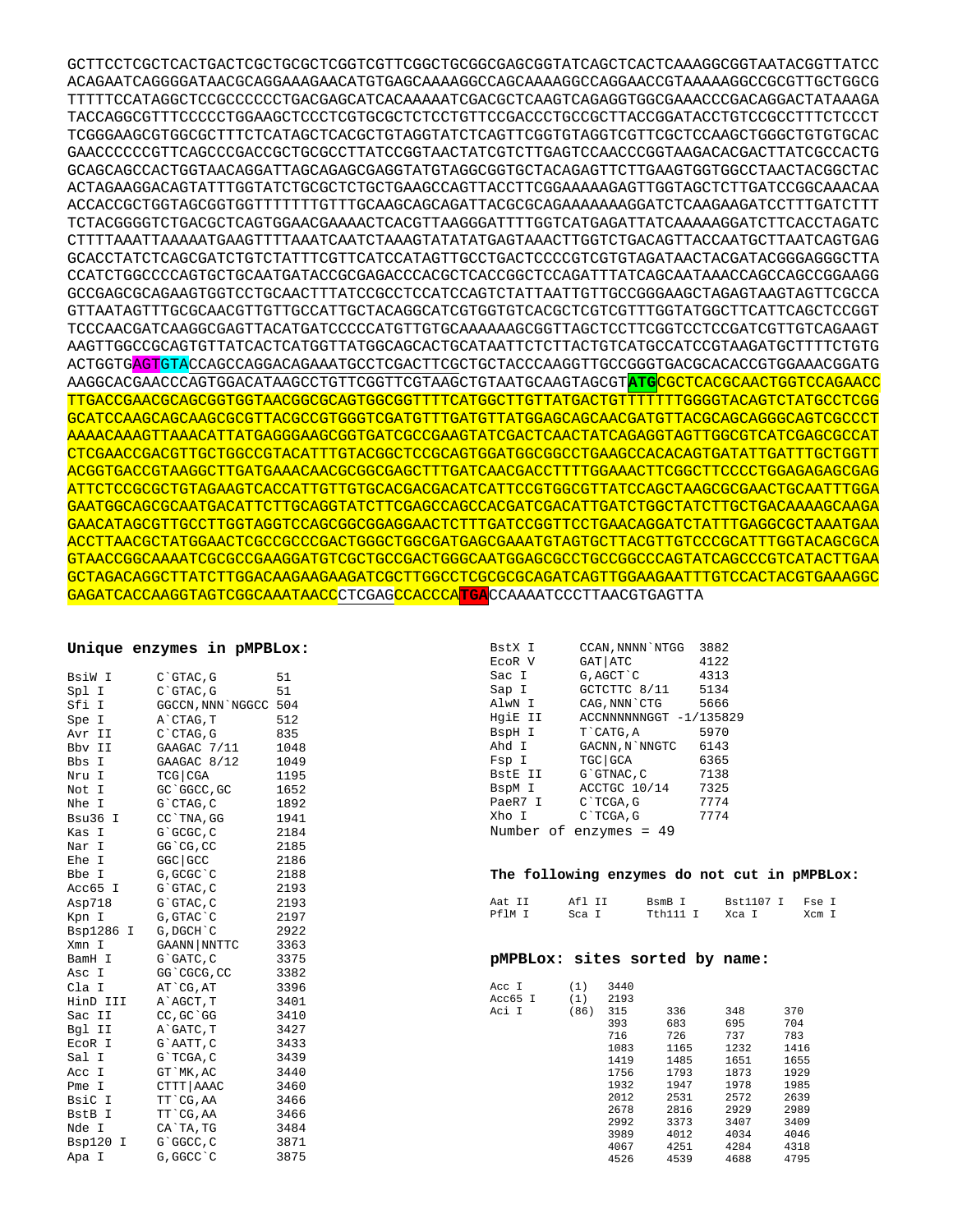|         |            | 4800        | 4848        | 4885         | 4940         |           |            | 2481         | 2644         | 2668         | 2723         |
|---------|------------|-------------|-------------|--------------|--------------|-----------|------------|--------------|--------------|--------------|--------------|
|         |            | 5043        | 5099        | 5109         | 5133         |           |            | 3407         | 3695         | 3843         | 3904         |
|         |            | 5176        | 5183        | 5204         | 5295         |           |            | 3977         | 4040         | 4041         | 4090         |
|         |            | 5323        | 5450        | 5469         | 5590         |           |            | 4091         | 4558         | 4669         | 4989         |
|         |            | 5700        | 5835        | 5844         | 6206         |           |            | 5410         | 6663         | 6686         | 6869         |
|         |            | 6297        | 6488        | 6534         | 6801         |           |            | 6900         | 7207         | 7271         | 7410         |
|         |            | 6821        | 6989        | 7086         | 7098         |           |            | 7752         |              |              |              |
|         |            | 7165        | 7228        | 7424         | 7427         | BsaW I    | (14)       | 352          | 1659         | 1734         | 2300         |
|         |            | 7505        | 7552        |              |              |           |            | 3030         | 3045         | 3298         | 4028         |
| Afl III | (5)        | 894         | 1390        | 3290         | 3451         |           |            | 4696         | 4708         | 5456         | 5603         |
|         |            | 5250        |             |              |              |           |            | 6434         | 7444         |              |              |
| Age I   | (2)        | 1734        | 2300        |              |              | BseR I    | (4)        | 831          | 1391         | 2283         | 2343         |
| Aha II  | (3)        | 1461        | 2185        | 7032         |              | Bsg I     | (6)        | 1151         | 1852         | 2441         | 2538         |
| Ahd I   | (1)        | 6143        |             |              |              |           |            | 2862         | 4800         |              |              |
| Alu I   | (42)       | 16          | 799         | 853          | 863          | BsiC I    | (1)        | 3466         |              |              |              |
|         |            | 1066        | 1171        | 1535         | 1886         | BsiE I    | (9)        | 1083         | 1199         | 1655         | 2305         |
|         |            | 1892        | 1896        | 2034         | 2175         |           |            | 4255         | 5166         | 5590         | 6513         |
|         |            | 2289        | 2333        | 2366         | 2438         |           |            | 7359         |              |              |              |
|         |            | 2471        | 2687        | 2735         | 2846         | BsiHKA I  | (4)        | 2922         | 4313         | 5568         | 7257         |
|         |            | 3020        | 3183        | 3403         | 3677         | BsiW I    | (1)        | 51           |              |              |              |
|         |            | 4311        | 4437        | 4480         | 4915         | Bsm I     | (5)        | 1600         | 3155         | 3248         | 3591         |
|         |            | 5010        | 5074        | 5192         | 5418         |           |            | 4395         |              |              |              |
|         |            | 5508        | 5554        | 5811         | 6332         | BsmA I    | (4)        | 982          | 2038         | 3690         | 6205         |
|         |            | 6432        | 6495        | 6742         | 7172         | BsmF I    | (16)       | 281          | 291          | 410          | 529          |
|         |            | 7286        | 7658        |              |              |           |            | 601          | 665          | 1136         | 1472         |
| Alw I   | $(23)$ 434 |             | 888         | 1278         | 1469         |           |            | 1683         | 3337         | 3713         | 3796         |
|         |            | 1496        | 2163        | 2808         | 3005         |           |            | 3970         | 4089         | 4099         | 7534         |
|         |            | 3035        | 3055        | 3291         | 3371         | BsoF I    | $(70)$ 14  |              | 326          | 329          | 336          |
|         |            | 3382        | 3949        | 4453         | 5812         |           |            | 387          | 454          | 783          | 1064         |
|         |            | 5898        | 5898        | 5995         | 5996         |           |            | 1083         | 1157         | 1160         | 1163         |
|         |            | 6460        | 7437        | 7466         |              |           |            | 1166         | 1169         | 1333         | 1419         |
|         |            | 5666        |             |              |              |           |            | 1533         | 1652         |              | 1873         |
| AlwN I  | (1)        | 3875        |             |              |              |           |            | 1932         | 1947         | 1655<br>1978 | 2472         |
| Apa I   | (1)<br>(2) | 5564        | 7253        |              |              |           |            | 2531         | 2553         | 2837         | 2844         |
| ApaL I  | (7)        | 175         | 233         | 1570         | 3218         |           |            | 2895         | 2898         | 2992         |              |
| Apo I   |            | 3433        | 3561        | 7721         |              |           |            | 3830         | 3929         | 3996         | 3181<br>4047 |
|         |            |             |             |              |              |           |            |              |              |              |              |
| Asc I   | (1)        | 3382        |             |              |              |           |            | 4054         | 4057         | 4319         | 4438         |
| Ase I   | (6)        | 122         | 906         | 4786         | 5021         |           |            | 4540         | 4571         | 4574         | 4689         |
|         |            | 5080        | 6315        |              |              |           |            | 4801         | 4848         | 5075         | 5156         |
| Asp718  | (1)        | 2193        |             |              |              |           |            | 5174         | 5177         | 5295         | 5450         |
| Ava I   | (11)       | 339         | 377         | 403          | 856          |           |            | 5593         | 5658         | 5661         | 5867         |
|         |            | 1701        | 1803        | 3977         | 4003         |           |            | 6195         | 6534         | 6561         | 6656         |
|         |            | 4041        | 6870        | 7774         |              |           |            | 6799         | 6884         | 6928         | 6944         |
| Ava II  | (9)        | 355         | 1123        | 2969         | 3351         |           |            | 7099         | 7166         | 7316         | 7425         |
|         |            | 4026        | 6281        | 6503         | 6777         |           |            | 7505         | 7602         |              |              |
|         |            | 7418        |             |              |              | Bsp120 I  | (1)        | 3871         |              |              |              |
| Avr II  | (1)        | 835         |             |              |              | Bsp1286 I | (1)        | 2922         |              |              |              |
| BamH I  | (1)        | 3375        |             |              |              | BspH I    | (1)        | 5970         |              |              |              |
| Ban I   | (9)        | 1238        | 1662        | 1737         | 1993         | BspM I    | (1)        | 7325         |              |              |              |
|         |            | 2184        | 2193        | 2348         | 4994         | BspM II   | (4)        | 3030         | 3298         | 4696         | 4708         |
|         |            | 6091        |             |              |              | Bsr I     | (22)       | 721          | 1097         | 1121         | 1769         |
| Ban II  | (6)        | 347         | 1228        | 1908         | 3875         |           |            | 1790         | 2925         | 3748         | 3858         |
|         |            | 4041        | 4313        |              |              |           |            | 4679         | 5051         | 5657         | 5670         |
| Bbe I   | (1)        | 2188        |             |              |              |           |            | 5784         | 6190         | 6308         | 6351         |
| Bbs I   | (1)        | 1049        |             |              |              |           |            | 6618         | 6713         | 6778         | 7516         |
| Bbv I   | (22)       | 25          | 337         | 340          | 398          |           |            | 7612         | 7634         |              |              |
|         |            | 1075        | 1180        | 1544         | 2564         | BsrB I    | (5)        | 350          | 1657         | 4034         | 4942         |
|         |            | 2848        | 2855        | 3192         | 3841         |           |            | 5183         |              |              |              |
|         |            | 3940        | 5669        | 5672         | 5878         | BsrD I    | (4)        | 6204         | 6378         | 7327         | 7620         |
|         |            | 6572        | 6810        | 6895         | 6939         | BsrG I    | (2)        | 3022         | 3445         |              |              |
|         |            | 6955        | 7327        |              |              | BssH II   | (3)        | 3382         | 4889         | 7702         |              |
| Bbv II  | (1)        | 1048        |             |              |              | BssS I    | (3)        | 1138         | 2493         | 5423         |              |
| Bcl I   | (3)        | 886         | 3061        | 7176         |              | BstB I    | (1)        | 3466         |              |              |              |
| Bcn I   | (20)       | 341         | 342         | 405          | 406          | BstE II   | (1)        | 7138         |              |              |              |
|         |            | 858         | 859         | 1458         | 2049         | BstN I    | (23) 291   |              | 477          | 549          | 604          |
|         |            | 2343        | 2997        | 3697         | 3846         |           |            | 621          | 1268         | 2358         | 2483         |
|         |            | 3979        | 3980        | 4043         | 4044         |           |            | 2595         | 2670         | 2724         | 3776         |
|         |            | 4883        | 5631        | 6327         | 6674         |           |            | 3834         | 3906         | 4092         | 4670         |
| Bfa I   | $(25)$ 17  |             | 28          | 318          | 513          |           |            | 4837         | 4990         | 5278         | 5399         |
|         |            | 836         | 1073        | 1605         | 1742         |           |            | 5412         | 6632         | 7209         |              |
|         |            | 1893        | 2019        | 2081         | 2292         | BstU I    | (28) 1195  |              | 1485         | 1756         | 1925         |
|         |            | 3052        | 3253        | 3370         | 3425         |           |            | 1970         | 2641         | 2959         | 3292         |
|         |            | 3472        | 3596        | 4064         | 4423         |           |            | 3384         | 3409         | 3453         | 4251         |
|         |            | 4434        | 5745        | 5998         | 6333         |           |            | 4357         | 4528         | 4688         | 4891         |
|         |            | 7659        |             |              |              |           |            | 5097         | 5099         | 5297         | 5878         |
| Bgl I   | (3)        | 504         | 6263        | 7610         |              |           |            | 6208         | 6892         | 7165         | 7230         |
| Bgl II  | (1)        | 3427        |             |              |              |           |            | 7293         | 7586         | 7702         | 7704         |
| Blp I   | (2)        | 1359        | 7287        |              |              | BstX I    | (1)        | 3882         |              |              |              |
| Bpm I   | (6)        | 1463        | 1520        | 2757         | 2997         | BstY I    | (13) 881   |              | 1489         | 2167         | 2812         |
|         |            | 6213        | 7230        |              |              |           |            | 3039         | 3048         | 3375         | 3427         |
| Bsa I   | (3)        | 2037        | 3691        | 6204         |              |           |            | 5891         | 5902         | 5988         | 6000         |
| BsaA I  | (6)        | 895         | 1393        | 3479         | 4160         |           |            | 7459         |              |              |              |
|         |            | 4218        | 7735        |              |              | Bsu36 I   | (1)        | 1941         |              |              |              |
| BsaB I  | (2)        | 1262        | 3066        |              |              | Cac8 I    | $(47)$ 333 |              | 384          | 391          | 467          |
| BsaH I  | (3)        | 1461        | 2185        | 7032         |              |           |            | 562          | 581          | 634          | 653          |
|         | (45)       | 289         | 290         | 339          | 340          |           |            | 1059         | 1173         | 1465         | 1894         |
| BsaJ I  |            |             |             |              |              |           |            | 1908         | 1929         |              |              |
|         |            | 403         |             |              |              |           |            |              |              |              |              |
|         |            |             | 476         | 502          | 547          |           |            |              |              | 2092         | 2120         |
|         |            | 619         | 742         | 777          | 835          |           |            | 2436         | 2469         | 2517         | 2841         |
|         |            | 856<br>1804 | 962<br>2068 | 1267<br>2311 | 1374<br>2341 |           |            | 2848<br>4000 | 3384<br>4051 | 3917<br>4298 | 3993<br>4395 |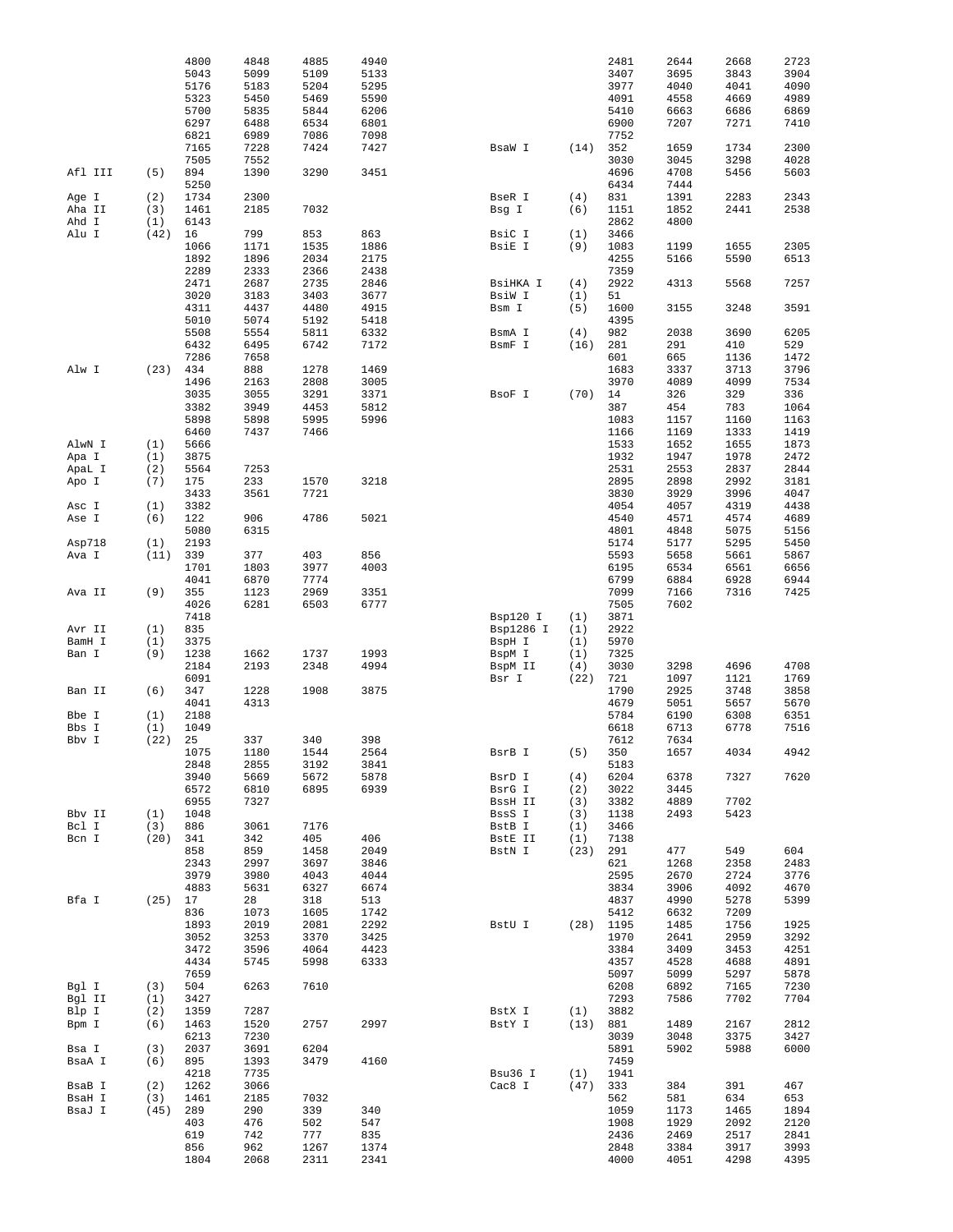|           |      | 4482         | 4636         | 4887 | 4891 | Fsp I    | (1)     | 6365 |            |             |             |
|-----------|------|--------------|--------------|------|------|----------|---------|------|------------|-------------|-------------|
|           |      | 5043         | 5072         | 5181 | 5267 | Gdi II   | (11)    | 506  | 1079       | 1081        | 1370        |
|           |      |              |              |      |      |          |         |      |            |             |             |
|           |      | 5304         | 5864         | 6255 | 6888 |          |         | 1651 | 1653       | 2385        | 2772        |
|           |      | 7065         | 7170         | 7350 | 7519 |          |         | 5090 | 6530       | 7064        |             |
|           |      | 7625         | 7629         | 7704 |      | Gsu I    | (6)     | 1464 | 1519       | 2756        | 2996        |
| Cfr10 I   | (14) | 382          | 1463         | 1734 | 1958 |          |         | 6214 | 7229       |             |             |
|           |      | 2090         | 2181         |      |      |          | (9)     | 498  | 834        | 967         | 4629        |
|           |      |              |              | 2300 | 2463 | Hae I    |         |      |            |             |             |
|           |      | 3998         | 4749         | 4773 | 6223 |          |         | 4665 | 5265       | 5276        | 5728        |
|           |      | 7574         | 7627         |      |      |          |         | 7697 |            |             |             |
| Cla I     | (1)  | 3396         |              |      |      | Hae II   | (13)    | 364  | 2065       | 2188        | 2298        |
|           |      |              |              |      |      |          |         |      |            |             |             |
| Csp6 I    | (12) | 52           | 1784         | 2194 | 2741 |          |         | 3425 | 4024       | 4487        | 4806        |
|           |      | 3023         | 3446         | 3480 | 6624 |          |         | 5128 | 5498       | 7045        | 7475        |
|           |      | 6857         | 7070         | 7078 | 7561 |          |         | 7624 |            |             |             |
| Dde I     | (13) | 795          | 1359         | 1941 | 2035 | Hae III  | (30)    | 498  | 507        | 776         | 782         |
|           |      |              |              |      |      |          |         |      |            |             |             |
|           |      | 2086         | 2916         | 2934 | 3036 |          |         | 834  | 967        | 1082        | 1373        |
|           |      | 4325         | 5525         | 5934 | 6100 |          |         | 1654 | 1946       | 2051        | 2386        |
|           |      | 7287         |              |      |      |          |         | 2486 | 2775       | 2887        | 3873        |
| Dpn I     | (41) | 429          | 883          | 888  | 1198 |          |         | 4629 | 4665       | 5091        | 5265        |
|           |      |              |              |      |      |          |         |      |            |             |             |
|           |      | 1259         | 1273         | 1475 | 1491 |          |         | 5276 | 5294       | 5728        | 6186        |
|           |      | 2169         | 2202         | 2814 | 2962 |          |         | 6266 | 6533       | 7067        | 7101        |
|           |      | 3000         | 3041         | 3050 | 3063 |          |         | 7631 | 7697       |             |             |
|           |      | 3297         | 3377         | 3429 | 3498 | Hga I    | (10)    | 89   | 1042       | 1468        | 1998        |
|           |      |              |              |      |      |          |         |      |            |             |             |
|           |      | 3955         | 4448         | 5818 | 5893 |          |         | 4224 | 4387       | 5360        | 5938        |
|           |      | 5904         | 5912         | 5990 | 6002 |          |         | 6686 | 7022       |             |             |
|           |      | 6107         | 6448         | 6466 | 6512 | HgiA I   | (4)     | 2922 | 4313       | 5568        | 7257        |
|           |      |              |              |      |      |          |         |      |            |             |             |
|           |      | 6995         | 7178         | 7358 | 7368 | HgiE II  | (1)     | 5829 |            |             |             |
|           |      | 7443         | 7461         | 7689 | 7710 | Hha I    | (47)    | 363  | 1063       | 1485        | 1684        |
|           |      | 7748         |              |      |      |          |         | 1756 | 1927       | 2064        | 2159        |
| DpnII     | (41) | 427          | 881          | 886  | 1196 |          |         | 2187 | 2297       | 2602        | 2643        |
|           |      |              |              |      |      |          |         |      |            |             |             |
|           |      | 1257         | 1271         | 1473 | 1489 |          |         | 2959 | 3384       | 3386        | 3424        |
|           |      | 2167         | 2200         | 2812 | 2960 |          |         | 4023 | 4359       | 4486        | 4729        |
|           |      | 2998         | 3039         | 3048 | 3061 |          |         | 4805 | 4891       | 4893        | 5034        |
|           |      |              |              |      |      |          |         |      |            |             |             |
|           |      | 3295         | 3375         | 3427 | 3496 |          |         | 5099 | 5127       | 5160        | 5430        |
|           |      | 3953         | 4446         | 5816 | 5891 |          |         | 5497 | 5597       | 5771        | 5880        |
|           |      | 5902         | 5910         | 5988 | 6000 |          |         | 6273 | 6366       | 6765        | 6815        |
|           |      | 6105         | 6446         | 6464 | 6510 |          |         | 6892 | 7044       | 7232        | 7293        |
|           |      |              |              |      |      |          |         |      |            |             |             |
|           |      | 6993         | 7176         | 7356 | 7366 |          |         | 7320 | 7474       | 7568        | 7588        |
|           |      | 7441         | 7459         | 7687 | 7708 |          |         | 7623 | 7704       | 7706        |             |
|           |      | 7746         |              |      |      | HinC II  | (5)     | 900  | 3167       | 3391        | 3441        |
|           |      |              |              |      |      |          |         |      |            |             |             |
| Dra I     | (7)  | 2030         | 3106         | 3460 | 3492 |          |         | 3772 |            |             |             |
|           |      | 3725         | 6009         | 6028 |      | Hind II  | (5)     | 900  | 3167       | 3391        | 3441        |
| Dra III   | (4)  | 1369         | 6687         | 7115 | 7735 |          |         | 3772 |            |             |             |
| Drd I     | (3)  | 1051         | 4329         | 5358 |      | HinD III | (1)     | 3401 |            |             |             |
| Dsa I     | (8)  | 502          | 742          | 962  | 2311 | Hinf I   | (20)    | 988  | 1320       | 1409        | 1446        |
|           |      |              |              |      |      |          |         |      |            |             |             |
|           |      | 3407         | 6686         | 6900 | 7271 |          |         | 1965 | 2084       | 3034        | 3468        |
| Eae I     | (11) | 505          | 965          | 1080 | 1371 |          |         | 3646 | 3858       | 4244        | 4352        |
|           |      | 1652         | 2384         | 2773 | 4627 |          |         | 4613 | 5085       | 5150        | 5225        |
|           |      |              |              |      |      |          |         |      |            |             |             |
|           |      | 5089         | 6531         | 7065 |      |          |         | 5621 | 6138       | 7009        | 7222        |
| Eag I     | (2)  | 1080         | 1652         |      |      | HinI I   | (3)     | 1461 | 2185       | 7032        |             |
| Ear I     | (3)  | 2260         | 3354         | 5134 |      | HinP I   | (47)    | 361  | 1061       | 1483        | 1682        |
| Eco47 III | (2)  | 2296         | 3423         |      |      |          |         | 1754 | 1925       | 2062        | 2157        |
|           |      |              |              |      |      |          |         |      |            |             |             |
| Eco57 I   | (8)  | 1060         | 1907         | 2283 | 2465 |          |         | 2185 | 2295       | 2600        | 2641        |
|           |      | 2511         | 2708         | 5797 | 7123 |          |         | 2957 | 3382       | 3384        | 3422        |
| Eco72 I   | (2)  | 895          | 1393         |      |      |          |         | 4021 | 4357       | 4484        | 4727        |
| ECON I    | (4)  | 1745         | 1940         | 3359 | 3866 |          |         | 4803 | 4889       | 4891        | 5032        |
|           |      |              |              |      |      |          |         |      |            |             |             |
| Eco0109 I | (3)  | 1123         | 3351         | 3871 |      |          |         | 5097 | 5125       | 5158        | 5428        |
| ECOR I    | (1)  | 3433         |              |      |      |          |         | 5495 | 5595       | 5769        | 5878        |
| ECOR II   | (23) | 289          | 475          | 547  | 602  |          |         | 6271 | 6364       | 6763        | 6813        |
|           |      | 619          | 1266         | 2356 | 2481 |          |         | 6890 | 7042       | 7230        | 7291        |
|           |      |              |              |      |      |          |         |      |            |             |             |
|           |      | 2593         | 2668         | 2722 | 3774 |          |         | 7318 | 7472       | 7566        | 7586        |
|           |      | 3832         | 3904         | 4090 | 4668 |          |         | 7621 | 7702       | 7704        |             |
|           |      | 4835         | 4988         | 5276 | 5397 | Hpa I    | (2)     | 3167 | 3391       |             |             |
|           |      | 5410         | 6630         | 7207 |      | Hpa II   | (50)    | 340  | 353        | 358         | 383         |
|           |      |              |              |      |      |          |         |      |            |             |             |
| ECOR V    | (1)  | 4122         |              |      |      |          |         | 404  | 857        | 1456        | 1464        |
| Ehe I     | (1)  | 2186         |              |      |      |          |         | 1660 | 1735       | 1959        | 2047        |
| Esp I     | (2)  | 1359         | 7287         |      |      |          |         | 2059 | 2091       | 2182        | 2301        |
| Fnu4H I   |      |              |              |      |      |          |         |      |            |             |             |
|           | (70) | 14           | 326          | 329  | 336  |          |         | 2341 | 2404       | 2464        | 2995        |
|           |      | 387          | 454          | 783  | 1064 |          |         | 3031 | 3046       | 3299        | 3379        |
|           |      | 1083         | 1157         | 1160 | 1163 |          |         | 3695 | 3845       | 3978        | 3999        |
|           |      | 1166         | 1169         | 1333 | 1419 |          |         | 4024 | 4029       | 4042        | 4697        |
|           |      |              |              |      |      |          |         |      |            |             |             |
|           |      | 1533         | 1652         | 1655 | 1873 |          |         | 4709 | 4750       | 4760        | 4774        |
|           |      | 1932         | 1947         | 1978 | 2472 |          |         | 4882 | 4968       | 5457        | 5604        |
|           |      | 2531         | 2553         | 2837 | 2844 |          |         | 5630 | 5820       | 6224        | 6258        |
|           |      | 2895         | 2898         | 2992 | 3181 |          |         | 6325 | 6435       | 6672        | 7445        |
|           |      |              |              |      |      |          |         |      |            |             |             |
|           |      | 3830         | 3929         | 3996 | 4047 |          |         | 7575 | 7628       |             |             |
|           |      | 4054         | 4057         | 4319 | 4438 | Hph I    | (15)    | 959  | 2326       | 2331        | 2659        |
|           |      | 4540         | 4571         | 4574 | 4689 |          |         | 2683 | 2812       | 4658        | 5987        |
|           |      |              |              |      |      |          |         |      |            |             |             |
|           |      | 4801         | 4848         | 5075 | 5156 |          |         | 6214 | 6628       | 6686        | 7002        |
|           |      | 5174         | 5177         | 5295 | 5450 |          |         | 7149 | 7235       | 7742        |             |
|           |      | 5593         | 5658         | 5661 | 5867 | Kas I    | (1)     | 2184 |            |             |             |
|           |      |              |              |      |      |          |         |      |            |             |             |
|           |      | 6195         | 6534         | 6561 | 6656 | Kpn I    | (1)     | 2197 |            |             |             |
|           |      | 6799         | 6884         | 6928 | 6944 | Mae I    | (25)    | 17   | 28         | 318         | 513         |
|           |      | 7099         | 7166         | 7316 | 7425 |          |         | 836  | 1073       | 1605        | 1742        |
|           |      | 7505         | 7602         |      |      |          |         | 1893 | 2019       | 2081        | 2292        |
| Fok I     | (22) | 307          | 359          | 686  | 1015 |          |         | 3052 | 3253       | 3370        |             |
|           |      |              |              |      |      |          |         |      |            |             | 3425        |
|           |      | 1250         | 1483         | 1937 | 2340 |          |         | 3472 | 3596       | 4064        | 4423        |
|           |      | 2706         | 3694         | 4021 | 4073 |          |         | 4434 | 5745       | 5998        | 6333        |
|           |      | 4575         | 4724         | 4856 | 6109 |          |         | 7659 |            |             |             |
|           |      |              |              |      |      |          |         |      |            |             |             |
|           |      |              |              |      |      |          |         |      |            |             |             |
|           |      | 6290<br>7106 | 6577<br>7607 | 6709 | 6862 | Mae II   | (24) 50 | 1392 | 54<br>1849 | 304<br>2132 | 894<br>2277 |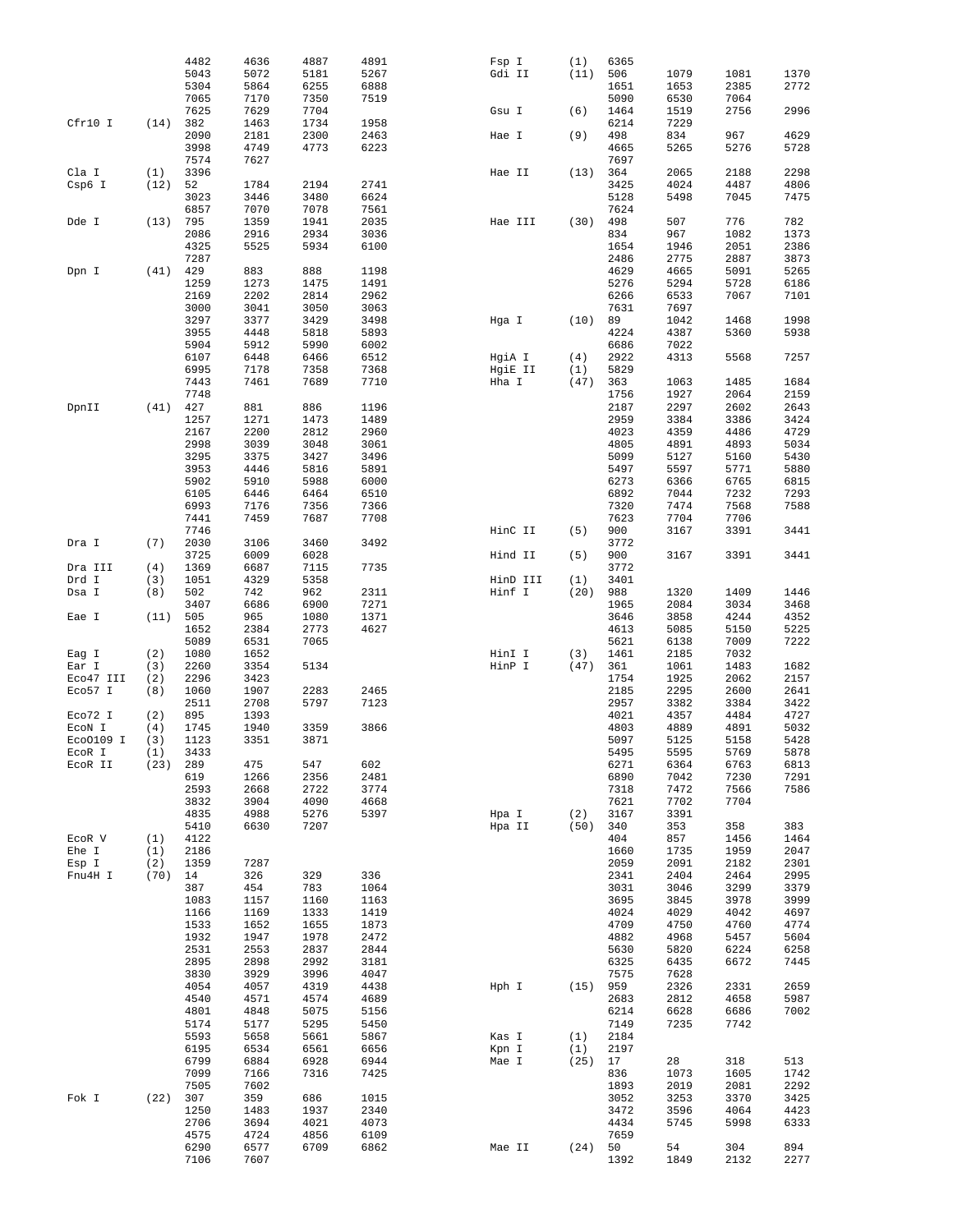|         |            | 2377         | 2590         | 2761        | 3478        |           |            | 2969         | 3014         | 3637         | 4174         |
|---------|------------|--------------|--------------|-------------|-------------|-----------|------------|--------------|--------------|--------------|--------------|
|         |            | 4078         | 4159         | 4217        | 4582        |           |            | 4234         | 4397         | 4546         | 4610         |
|         |            | 4599         | 4816         | 5953        | 6369        |           |            | 4634         | 4864         | 4908         | 5254         |
|         |            | 7058         | 7544         | 7734        | 7803        |           |            | 5974         | 6465         | 6475         | 6553         |
| Mae III | (28)       | 46           | 248          | 1544        | 2161        |           |            | 6589         | 6832         | 7788         |              |
|         |            | 2177         | 2495         | 2984        | 3192        | Nla IV    | $(27)$ 346 |              | 553          | 625          | 1124         |
|         |            | 3535         | 4213         | 4273        | 4876        |           |            | 1240         | 1664         | 1739         | 1791         |
|         |            | 5606         | 5669         | 5785        | 6068        |           |            | 1995         | 2074         | 2186         | 2195         |
|         |            | 6399         | 6457         | 6610        | 6675        |           |            | 2350         | 2888         | 3353         | 3377         |
|         |            | 6806         | 6893         | 6937        | 7132        |           |            | 3873         | 4038         | 4996         | 5282         |
|         |            | 7138         | 7240         | 7570        | 7808        |           |            | 5321         | 6093         | 6187         | 6228         |
| Mbo I   | (41)       | 427          | 881          | 886         | 1196        |           |            | 6439         | 7084         | 7449         |              |
|         |            | 1257         | 1271         | 1473        | 1489        | Not I     | (1)        | 1652         |              |              |              |
|         |            | 2167         | 2200         | 2812        | 2960        | Nru I     | (1)        | 1195         |              |              |              |
|         |            | 2998         | 3039         | 3048        | 3061        | Nsi I     | (3)        | 585          | 657          | 4395         |              |
|         |            | 3295         | 3375         | 3427        | 3496        | Nsp7524 I | (5)        | 84           | 579          | 651          | 4393         |
|         |            | 3953         | 4446         | 5816        | 5891        |           |            | 5250         |              |              |              |
|         |            | 5902         | 5910         | 5988        | 6000        | NspB II   | (9)        | 1171         | 1886         | 3409         | 4795         |
|         |            | 6105         | 6446         | 6464        | 6510        |           |            | 5074         | 5592         | 5837         | 6801         |
|         |            | 6993         | 7176         | 7356        | 7366        |           |            | 7424         |              |              |              |
|         |            | 7441         | 7459         | 7687        | 7708        | NspH I    | (5)        | 88           | 583          | 655          | 4397         |
|         |            | 7746         |              |             |             |           |            | 5254         |              |              |              |
| Mbo II  | (19)       | 231          | 996          | 1053        | 1081        | PaeR7 I   | (1)        | 7774         |              |              |              |
|         |            | 1499         | 2276         | 2556        | 2601        | Pal I     | (30)       | 498          | 507          | 776          | 782          |
|         |            | 2604         | 2797         | 3370        | 4517        |           |            | 834          | 967          | 1082         | 1373         |
|         |            | 5122         | 5911         | 5984        | 7334        |           |            | 1654         | 1946         | 2051         | 2386         |
|         |            |              |              | 7729        |             |           |            |              |              |              |              |
| Mlu I   | (2)        | 7693<br>3290 | 7696<br>3451 |             |             |           |            | 2486<br>4629 | 2775<br>4665 | 2887<br>5091 | 3873<br>5265 |
| Mme I   | (3)        | 5464         | 5648         | 7696        |             |           |            | 5276         | 5294         | 5728         | 6186         |
|         | (63)       | 103          |              |             | 446         |           |            | 6266         |              | 7067         |              |
| Mnl I   |            | 508          | 258          | 318<br>772  |             |           |            |              | 6533         |              | 7101         |
|         |            |              | 766          |             | 795         |           |            | 7631         | 7697         |              |              |
|         |            | 801          | 809          | 812         | 824         | Ple I     | (2)        | 1973         | 5629         |              |              |
|         |            | 944          | 1005         | 1346        | 1347        | Pme I     | (1)        | 3460         |              |              |              |
|         |            | 1369         | 1486         | 1710        | 1799        | Pml I     | (2)        | 895          | 1393         |              |              |
|         |            | 1894         | 1936         | 1990        | 2006        | PpuM I    | (2)        | 1123         | 3351         |              |              |
|         |            | 2261         | 2321         | 2402        | 2408        | Psp1406 I | (2)        | 1849         | 6369         |              |              |
|         |            | 2501         | 2639         | 2651        | 2702        | PspA I    | (5)        | 339          | 403          | 856          | 3977         |
|         |            | 2822         | 3083         | 3122        | 3131        |           |            | 4041         |              |              |              |
|         |            | 3355         | 3364         | 3805        | 3938        | Pst I     | (3)        | 6            | 471          | 3917         |              |
|         |            | 4066         | 4310         | 4496        | 4523        | Pvu I     | (3)        | 1199         | 6513         | 7359         |              |
|         |            | 4553         | 4817         | 5099        | 5148        | Pvu II    | (3)        | 1171         | 1886         | 5074         |              |
|         |            | 5358         | 5431         | 5682        | 6082        | Rsa I     | (12)       | 53           | 1785         | 2195         | 2742         |
|         |            | 6163         | 6309         | 6515        | 6654        |           |            | 3024         | 3447         | 3481         | 6625         |
|         |            | 6878         | 6975         | 7015        | 7423        |           |            | 6858         | 7071         | 7079         | 7562         |
|         |            | 7462         | 7707         | 7782        |             | Rsr II    | (2)        | 355          | 4026         |              |              |
| Msc I   | (2)        | 967          | 4629         |             |             | Sac I     | (1)        | 4313         |              |              |              |
| Mse I   | (36)       | 22           | 57           | 122         | 138         | Sac II    | (1)        | 3410         |              |              |              |
|         |            | 212          | 906          | 2029        | 2219        | Sal I     | (1)        | 3439         |              |              |              |
|         |            | 3105         | 3166         | 3287        | 3310        | Sap I     | (1)        | 5134         |              |              |              |
|         |            | 3390         | 3413         | 3417        |             | Sau3A I   | (41)       | 427          |              | 886          | 1196         |
|         |            |              |              |             | 3459        |           |            |              | 881          |              |              |
|         |            | 3491         | 3717         | 3724        | 4201        |           |            | 1257         | 1271         | 1473         | 1489         |
|         |            | 4208         | 4429         | 4642        | 4786        |           |            | 2167         | 2200         | 2812         | 2960         |
|         |            | 5021         | 5080         | 5956        | 6008        |           |            | 2998         | 3039         | 3048         | 3061         |
|         |            | 6013         | 6027         | 6080        | 6315        |           |            | 3295         | 3375         | 3427         | 3496         |
|         |            | 6354         | 6971         | 7487        | 7800        |           |            | 3953         | 4446         | 5816         | 5891         |
| Msl I   | (5)        | 2799         | 3880         | 6395        | 6554        |           |            | 5902         | 5910         | 5988         | 6000         |
|         |            | 7250         |              |             |             |           |            | 6105         | 6446         | 6464         | 6510         |
| Msp I   |            | (50) 340     | 353          | 358         | 383         |           |            | 6993         | 7176         | 7356         | 7366         |
|         |            | 404          | 857          | 1456        | 1464        |           |            | 7441         | 7459         | 7687         | 7708         |
|         |            | 1660         | 1735         | 1959        | 2047        |           |            | 7746         |              |              |              |
|         |            | 2059         | 2091         | 2182        | 2301        | Sau96 I   | $(17)$ 355 |              | 1123         | 2049         | 2485         |
|         |            | 2341         | 2404         | 2464        | 2995        |           |            | 2886         | 2969         | 3351         | 3871         |
|         |            | 3031         | 3046         | 3299        | 3379        |           |            | 3872         | 4026         | 6185         | 6264         |
|         |            | 3695         | 3845         | 3978        | 3999        |           |            | 6281         | 6503         | 6777         | 7418         |
|         |            | 4024         | 4029         | 4042        | 4697        |           |            | 7630         |              |              |              |
|         |            | 4709         | 4750         | 4760        | 4774        | ScrF I    | $(43)$ 291 |              | 340          | 341          | 404          |
|         |            | 4882         | 4968         | 5457        | 5604        |           |            | 405          | 477          | 549          | 604          |
|         |            | 5630         | 5820         | 6224        | 6258        |           |            | 621          | 857          | 858          | 1268         |
|         |            | 6325         | 6435         | 6672        | 7445        |           |            | 1457         | 2048         | 2342         | 2358         |
|         |            | 7575         | 7628         |             |             |           |            | 2483         | 2595         | 2670         | 2724         |
| MspAl I | (9)        | 1171         | 1886         | 3409        | 4795        |           |            | 2996         | 3696         | 3776         | 3834         |
|         |            | 5074         | 5592         | 5837        | 6801        |           |            | 3845         | 3906         | 3978         | 3979         |
|         |            | 7424         |              |             |             |           |            | 4042         | 4043         | 4092         | 4670         |
| Mun I   | (2)        | 1727         | 3154         |             |             |           |            | 4837         | 4882         | 4990         | 5278         |
| Nae I   | (5)        | 384          | 1465         | 2092        | 4000        |           |            | 5399         | 5412         | 5630         | 6326         |
|         |            | 7629         |              |             |             |           |            | 6632         | 6673         | 7209         |              |
| Nar I   | (1)        | 2185         |              |             |             | Sec I     | (45) 289   |              | 290          | 339          | 340          |
| Nci I   | $(20)$ 340 |              | 341          | 404         | 405         |           |            | 403          | 476          | 502          | 547          |
|         |            | 857          | 858          | 1457        | 2048        |           |            | 619          | 742          | 777          | 835          |
|         |            | 2342         | 2996         | 3696        | 3845        |           |            | 856          | 962          | 1267         |              |
|         |            | 3978         | 3979         | 4042        | 4043        |           |            | 1804         | 2068         | 2311         | 1374<br>2341 |
|         |            | 4882         | 5630         | 6326        | 6673        |           |            | 2481         | 2644         | 2668         | 2723         |
| Nco I   | (3)        | 742          | 962          | 2311        |             |           |            | 3407         | 3695         | 3843         | 3904         |
|         |            | 3484         |              |             |             |           |            |              | 4040         | 4041         |              |
| Nde I   | (1)        |              |              |             |             |           |            | 3977         |              |              | 4090         |
| NgoM I  | (5)        | 382<br>7627  | 1463         | 2090        | 3998        |           |            | 4091         | 4558         | 4669         | 4989         |
|         |            |              |              |             |             |           |            | 5410         | 6663         | 6686         | 6869         |
| Nhe I   | (1)        | 1892         |              |             |             |           |            | 6900         | 7207         | 7271         | 7410         |
| Nla III | (31)       | 71<br>746    | 88<br>966    | 583<br>1498 | 655<br>1646 | SfaN I    | $(24)$ 380 | 7752         | 591          | 663          | 1036         |